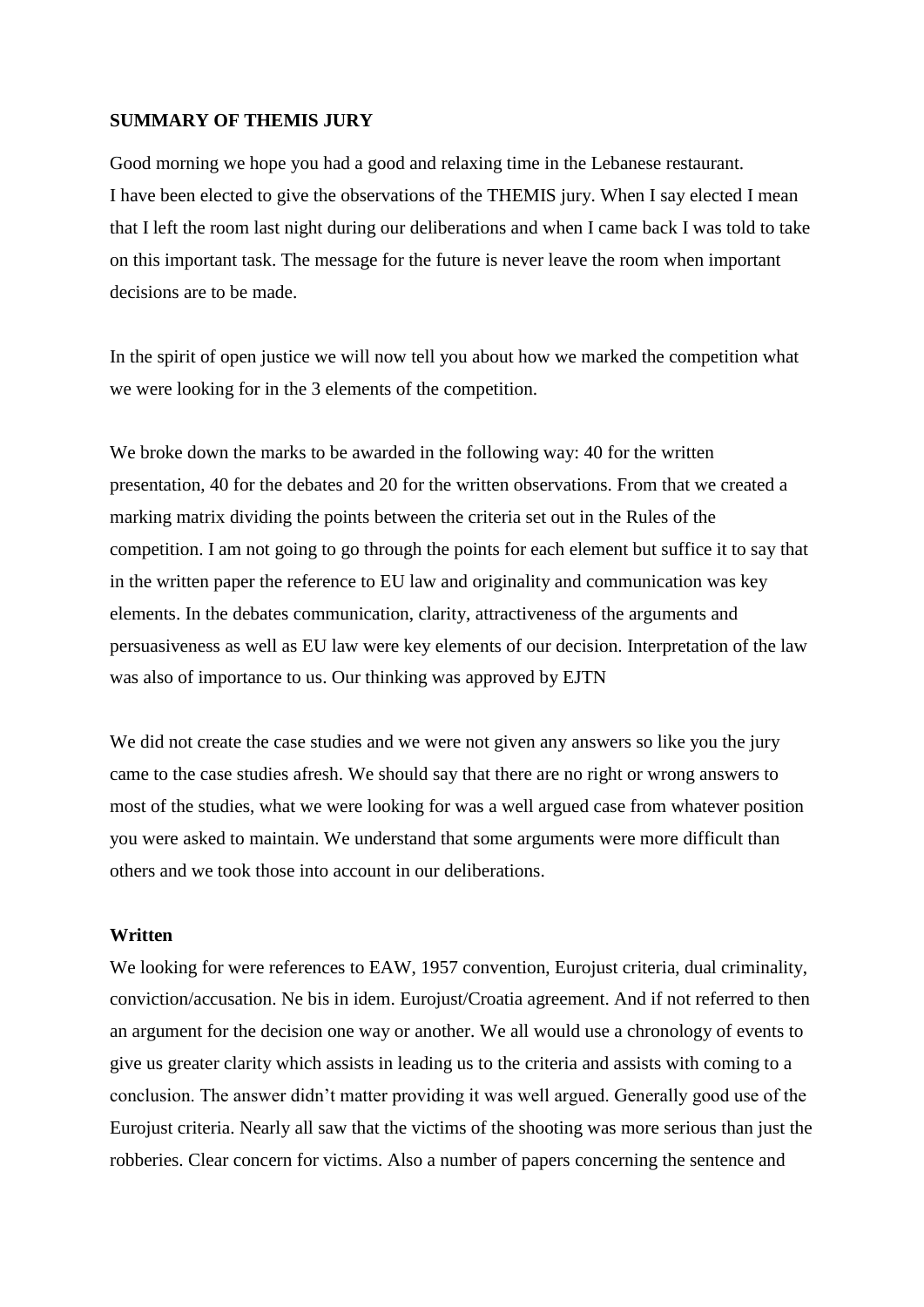where it was to be served referred to the important criteria of re-socialisation. On a practical note even if there was not an agreement an ad hoc agreement could be negotiated to deal with this issue.

There was a clear flag in the question concerning creating additional information or in our view a question which almost completely was left unaddressed. This was what exactly happened between Croatia and France when Jan was surrendered for trial and then returned to Croatia.

#### **Debates**

We were looking for an understanding of not just the instruments that you were asked to consider but also how in terms of earlier instruments we had got to the current position. So for example in the EAW questions part of the issue was the slowness of the ECE '57 and the fact that 2 conventions had failed because of lack of ratification which drew us to the FD.

We also looked for not just the use of the instruments but also how they could be practically used in day to day business.

We were looking for good arguments and critical analysis of not only the pro arguments but also an analysis of the contrary argument.

We were also interested to here what arguments were put forward for the future developments of the area of freedom security and justice.

#### **Observation notes**

Key to the observation notes was to ensure that you observed your colleagues and learnt from the strength and weaknesses of there presentation and Q & A and to develop and improve your own skills. One of the tasks which we wanted to see was that you presented in a concise and precise manner your opinion and views about a relatively long presentation. We felt this was an extremely practical task for your future development when in court you have to sum up in a very short space of time a summary of the proceedings and the opinion of the parties.

### **Communication**

Looking for the following: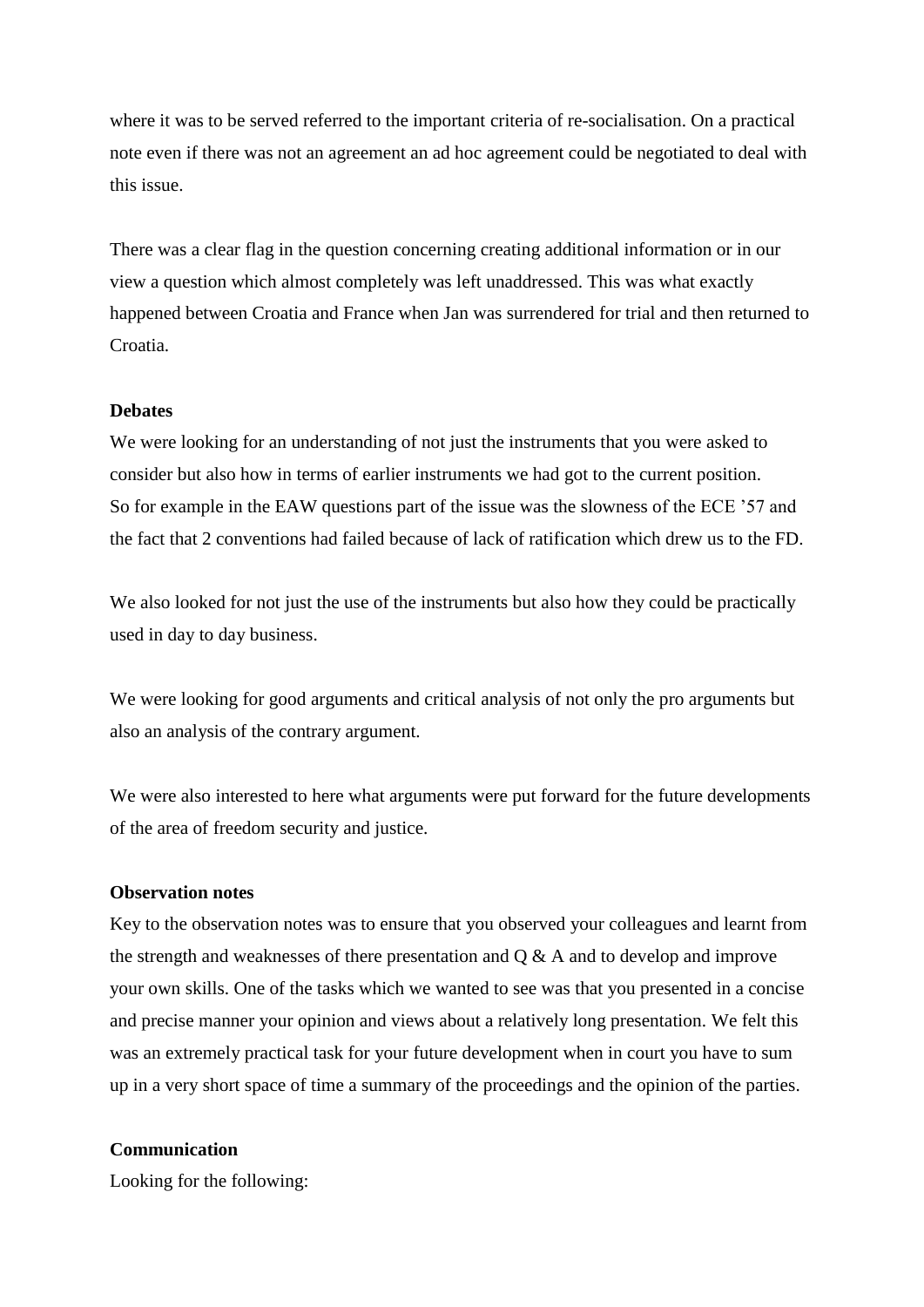- 1) 2 or 3 working together in both the presentation and the Q  $\&$  A's
- 2) The verbal presentation
- 3) Use of PowerPoint
- 4) Q & A.

### **2 or 3 working together**

It was important to see you working as a team in the presentation. The presentation and the Q & A divided pretty much equally. Equal division of tasks. Paying attention to your colleagues during their part of the debate.

## **The verbal presentation**

Clarity of argument, eloquence, eye contact using notes as a trigger rather than reading. We appreciate you are not working in your own language. It is very important to ensure that your speed of presentation is moderate to make your presentation understandable this works just as well for these presentations as in court.

## **PowerPoint**

You don't have to use it. It's a tool not a copy of your speech.

Its proper use is to draw attention to a key point in your presentation.

It is a Power Point. 25 words or less on each page. All the time you are looking at the Power Point you are not listening to the debate. However even in crowded PowerPoints there were nuggets of gold namely the use of flow charts and comparison charts which at a glance showed the different sides of the argument.

# **Q & A**

Discussion before answering is perfectly ok. Time of think about answer is ok Clear answer to the questions. Even in court a judge will give you a moment to think.

# **Generally**

We would like to thank you for you excellent papers and presentations. We have discussed this amongst ourselves and whilst the standard of the competition was high last year the standard this year was even higher. We appreciate this has something to do with the change of format but nonetheless we were all very impressed with the quality of your hard work during the course of this week.

We the jury are very grateful to you for making this such an interesting and also instructive week for us. You are the best of the magistrates/prosecutors schools in coming through from the semi finals and you have each shown why you are here in the final of the competition. We